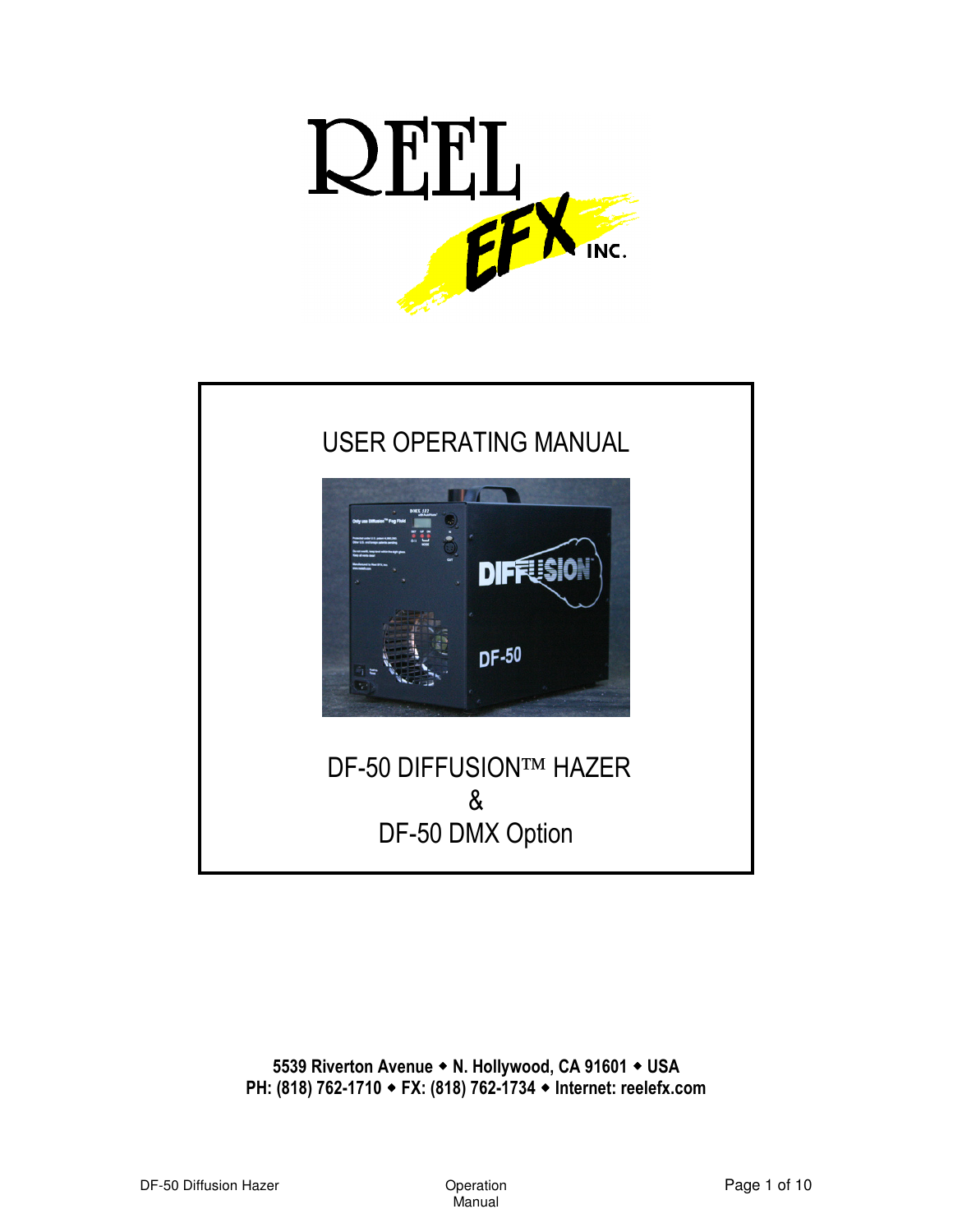### INTRODUCTION

The DF-50 Diffusion  $TM$  Hazer is the cleanest most cost effective atmospheric Hazer available in the market today. Fluid use is less than 2 ounces an hour! The Diffusion<sup>TM</sup> Fog produced is totally odorless and can only be detected visually. No more sore throats or burning eyes. This patented machine utilizes a triple filtered system that breaks down the Diffusion<sup>TM</sup> Fluid (food grade mineral oil) to a uniform 1 micron sized droplet or less. The unit is totally self-contained needing only the proper power rating and a sufficient amount of fluid.

### UNPACKING

Each DF-50 is carefully checked and tested to strict factory standards before being shipped. In each carton is the DF-50 and the accompanying power cord.

Warning: Do not connect the power cord to the unit and switch on until you have thoroughly read the operating instructions section of this manual.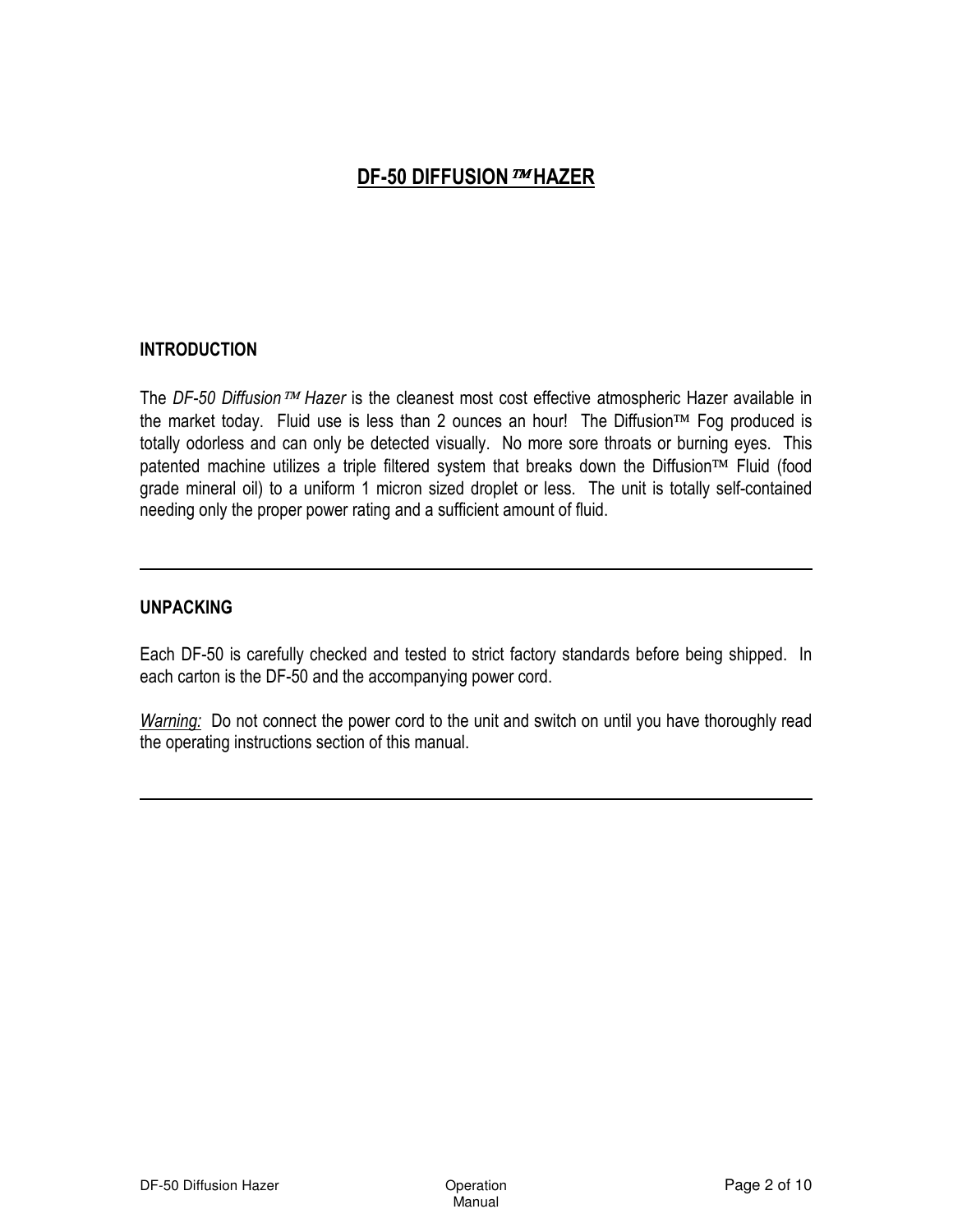### OPERATING INSTRUCTIONS OVERVIEW

The DF-50 Diffusion HAZER should NOT be considered as a standard fog machine. Because of the minute particulate size of the fog produced and its long lasting hang time (3+ hours in an enclosed area) it is not necessary to have the concentration of fog that is normally associated with other machines. The particles produced are so minute that they are hardly visible to the eye. Although you may think the concentration is insufficient, you will find that after a very short period of use the DF-50 will have produced more than a sufficient amount of atmosphere.

Due to the efficiency of the machine it is recommended that the machine be used intermittently, NOT continuously, and in situations where the machine is not monitored by an operator, it is suggested you use a timer to switch the machine ON and OFF. Under normal conditions you may find that a running time of 10 minutes ON each 15-20 minutes should provide the desired atmosphere, however length of running time will vary for each job.

Another important factor in the operation of the DF-50 is that is should NOT be fully enclosed (exceptions are an approved case), if the air temperature around the machine rises too high the thermal sensor in the machine will turn it OFF. The machine works on the principle of drawing air from the rear of the machine and passing air through the machine, then out the front of the machine mixed with the diffusion particles. Therefore, a steady flow of cool air is recommended for the machine, hence it is best operated in an unobstructed position.

If the machine is used non-stop (and this is NOT recommended) over a long period you may create a situation whereby the concentration of smoke is too much, which can result in build-up of residue in the environment. You may also experience some residue after a long period of using the machine as recommended and this can be seen on equipment close by, especially those with air filters and fans etc. However, normal periodic cleaning of this equipment will prevent this. If the machine is to be used continuously, then a timer should be used to create a 10 second off period to allow the water trap to automatically drain.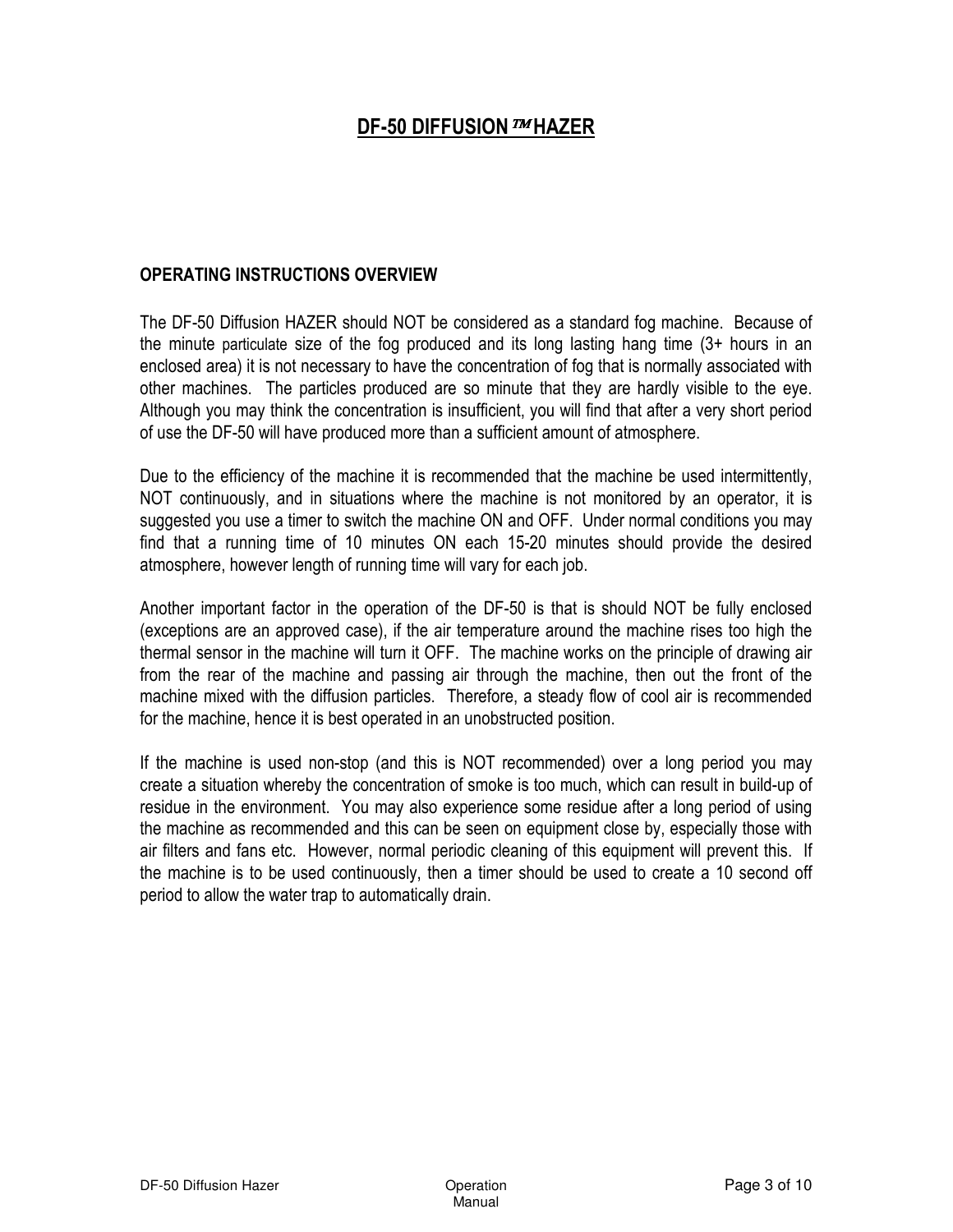### **OPERATING**

### Always

1. Transport the unit right side up or empty.

2. Before operating, fill with Diffusion<sup>TM</sup> Fog Fluid just below the top of the tank window on the side of the unit. ALWAYS TAKE CARE NOT TO OVERFILL.

3. Check the machine for correct voltage.

4. Check the female plug for tight connection before plugging the male end into an AC voltage receptacle. DC voltage will result in damage to the machine.

5. If the circuit breaker trips, turn OFF the machine and reset by depressing the breaker button, then turn back ON. Be sure to plug directly into a wall outlet or use a  $2.5$ mm<sup>2</sup> extension cord. Note: When starting the voltage must not drop below 200 volts (220v units only). If it continues to trip contact your dealer.

6. The machine must be level to operate properly.

7. The machine holds 2 liter's or 1/2 gallon of fluid. DO NOT OVERFILL. If you overfill, then it may be necessary to remove the cover to clean-up the excess fluid.

### FILLING INSTRUCTIONS

1. Unscrew the cap on the top of the unit and pour fluid into the opening. Be careful not to overfill.

- 2. Do not use more than 2 liter's or 1/2 gallon of fluid.
- 3. Check the level by using the sight window on the side of the unit.

4. If overfilled, empty excess by tipping to the side and pouring back out of the spout. If you have spilled fluid inside the machine it may be necessary to remove the cover to clean-up the excess fluid. If this is required DISCONNECT the machine from the power supply before opening.

### CAUTION

Only Diffusion™ Fog Fluid may be used in the operation of the DF50. Any other fluid may clog the machine, cause sever damage and will void the manufacturers warranty coverage.

### DO NOT ATTEMPT TO SERVICE THE DF-50 CALL YOUR DEALER IF YOU HAVE ANY QUESTIONS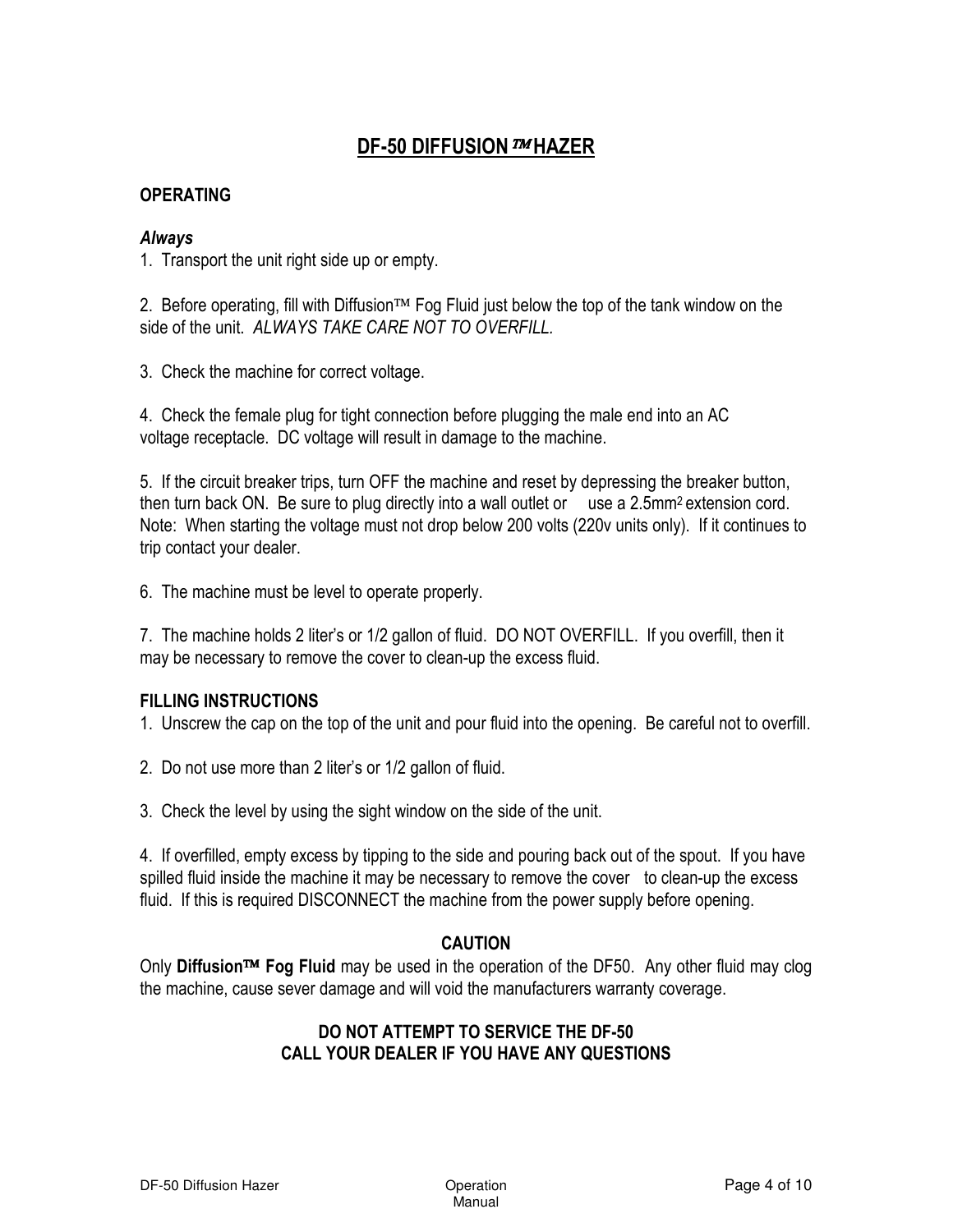### ROUTINE MAINTENANCE

**FLUID LEVEL:** Using the glass sight level on the side of the machine fill with a sufficient amount of fluid to approximately 1/2" below the top level. If you overfill, then tip the machine on its side to dispose of the excess.

COMPRESSOR: No maintenance is required and no attempt should be made to service the compressor. The compressor is rated at MTBF 5000+ hours before any rebuild may be necessary.

AIR FILTER: Remove top of the black filter element. By twisting counter clockwise 1/4 turn. Remove wool element and was in soap and water, then reassemble.

WATER TRAP: To maintain maximum filtering efficiency and to avoid excessive pressure drop, the filter must be kept clean. To access the filter you need to remove the cover of the DF-50. Turn the drain valve to remove any bowl accumulation before it reaches level of lower baffle. A visible coating of dirt or condesate on the filter element or excessive pressure drop indicates cleaning is necessary.

To clean, depressurize air line and remove bowl. Wash filter elements with household soap. Elements should be replaced if soiled or creating excessive pressure drop. Blow out body with compressed air. Clean bowl only with household soap.

**TANK:** No maintenance is required and no attempt should be made to service.

### If any problems occur, you should contact your dealer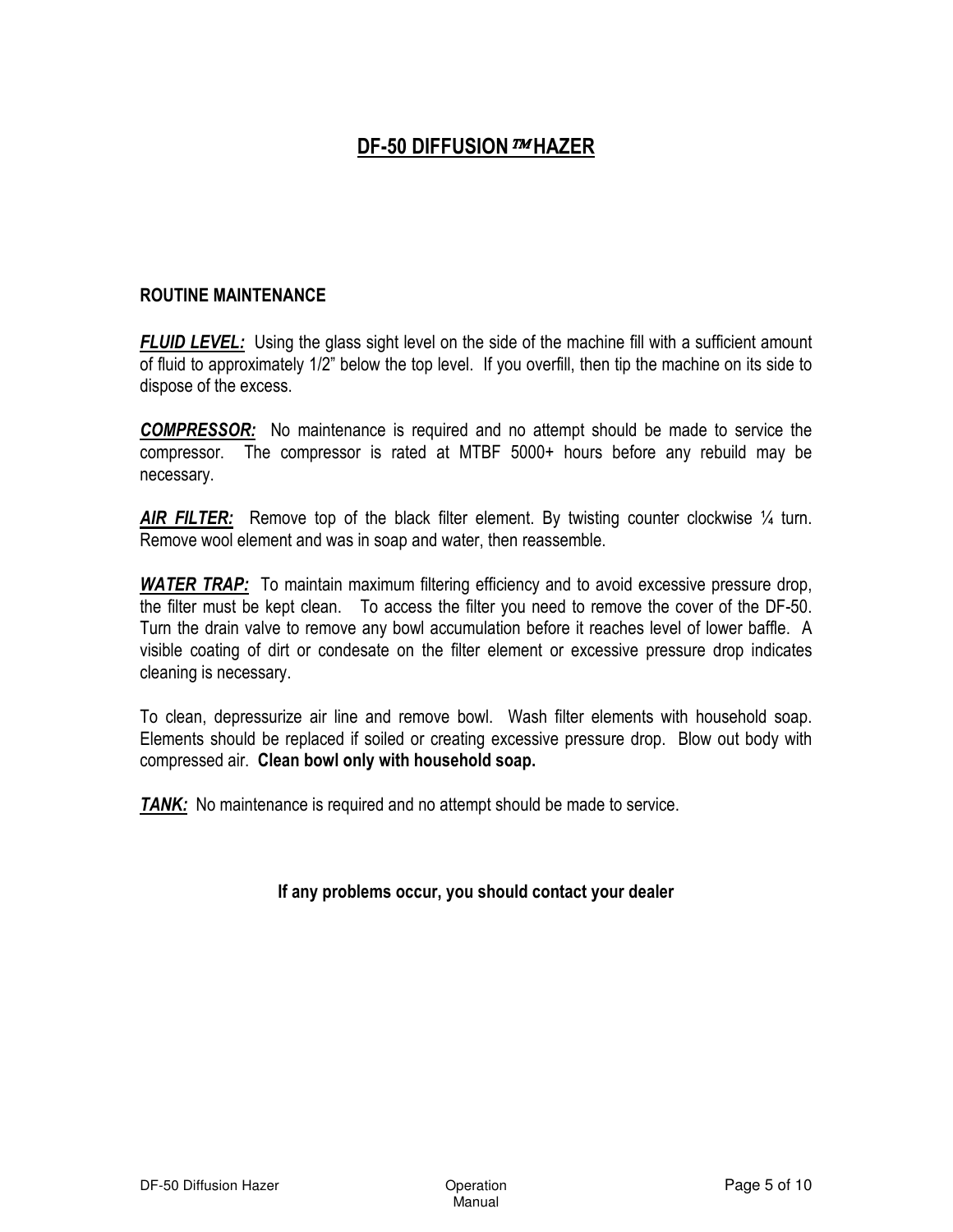### USEFUL TIPS

The DF-50 Diffusion™ Hazer provides a fine atmospheric mist. The recommended level for use in an eight hour day is 5mg/CuM, and this represents a fine mist, NOT fog or smoke. When this mist is just visible to the eye, then you would have maximum working concentration.

- Always use Diffusion<sup>TM</sup> Fog Fluid. Operation with any other fluid will invalidate the warranty and fail to meet CAL/OSHA tested standards.
- ♦ If required, you may use an "RE' Fan or other type of fan to disperse the mist produced, but it is not recommended to mist through the fan as this will result in build-up on the fan blades.
- ♦ It is NOT necessary to place the unit where mist is required as the DF-50 will provide an even amount of atmospheric ambiance.
- ♦ Do not leave the machine ON continuously in a small room as this will result in too high a concentration and may leave unwanted residue.
- ♦ DO NOT block the supply of air to the back of the unit as you will prevent the compressor from performing efficiently and may overheat the compressor.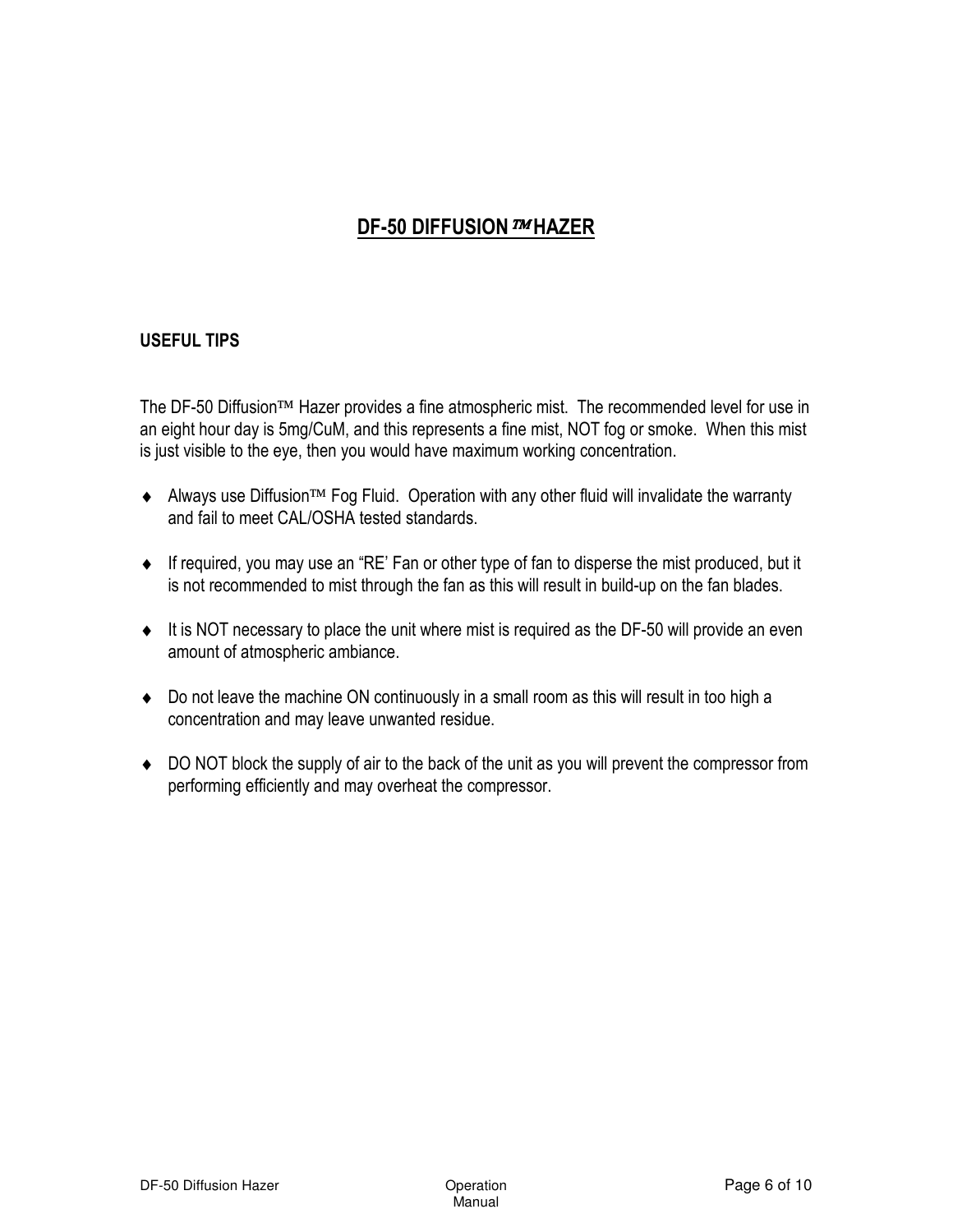## **SPECIFICATIONS**

| SIZE:                  | 35cmH x 38cmL x 21cmW<br>14"H x 15"L x 8"W                                                       |
|------------------------|--------------------------------------------------------------------------------------------------|
| WEIGHT:                | 16 kg or 35 lbs. net without fluid                                                               |
| POWER:                 | 100v 50-60Hz<br>120v 60Hz<br>200-240v 1.9A 50Hz                                                  |
| FLUID:                 | Diffusion™ brand haze fluid                                                                      |
| <b>FLUID CAPACITY:</b> | 2 Liters or $\frac{1}{2}$ gallon                                                                 |
| <b>RUNTIME:</b>        | 35+ Hours                                                                                        |
| <b>FOG HANG TIME:</b>  | 3+ Hours in an enclosed space                                                                    |
| <b>SAFETY TESTING:</b> | CAL-OSHA Tested (Test results on request)<br>League of American Theaters<br><b>Actors Equity</b> |
| <b>WARRANTY:</b>       | 5 years parts and labor on compressor<br>1 year parts and labor on all other components          |

The DF-50 is designed and manufactured in the United States.

We reserve the right to change specifications without prior notice.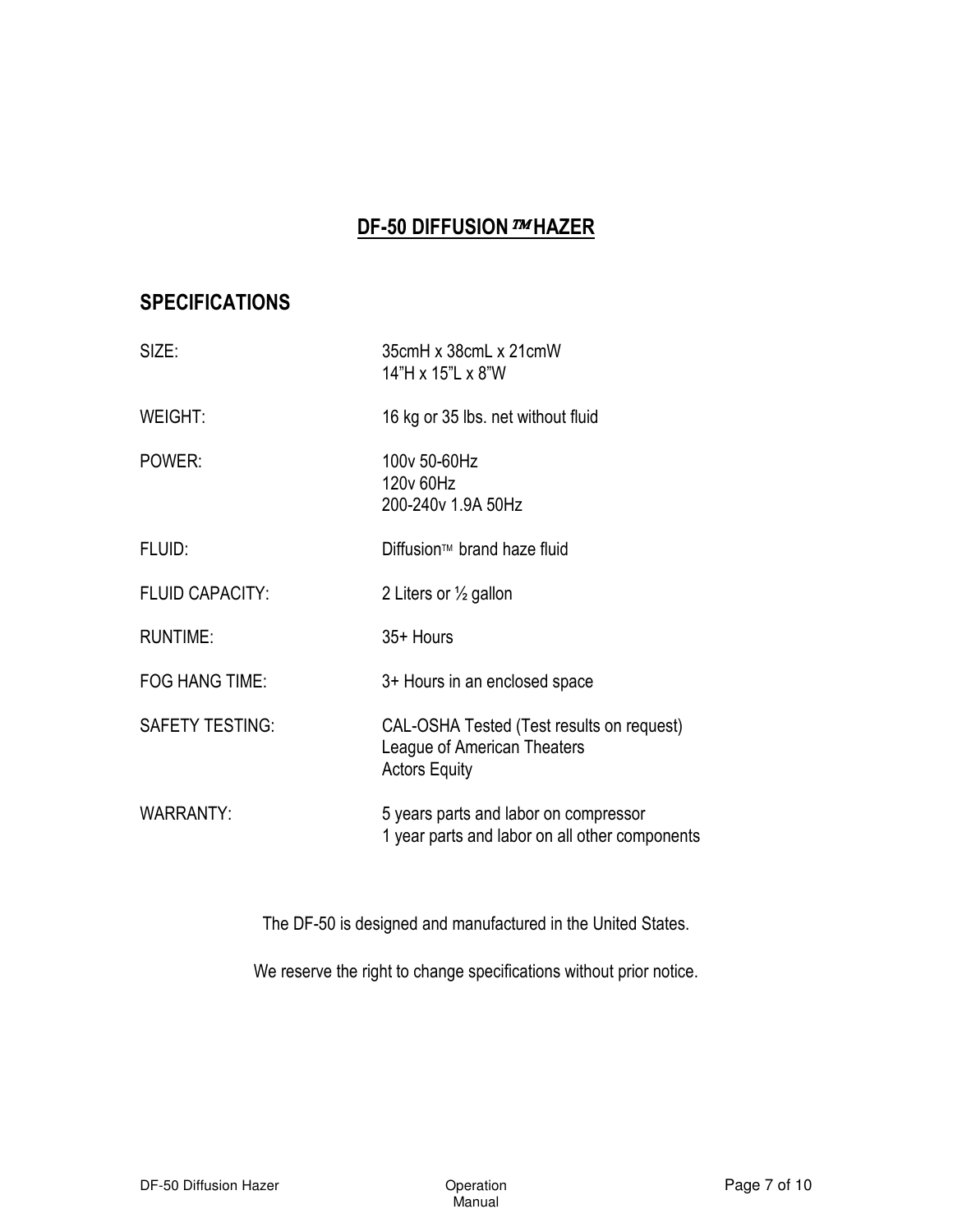# IMPORTANT MESSAGE!

## THE FOLLOWING WILL VOID THE MANUFACTURERS WARRANTY.

- -The use of non-approved Diffusion TM Fluid.
- **Using the DF-50 in a non-approved case.**
- **Alteration of the unit in any manner without factory authorization.**
- **Use of the unit without proper ventilation for cooling.**
- **Use of improper voltage requirements.**

If you have any questions before using the DF-50 Diffusion™ Hazer, please contact your dealer or distributor.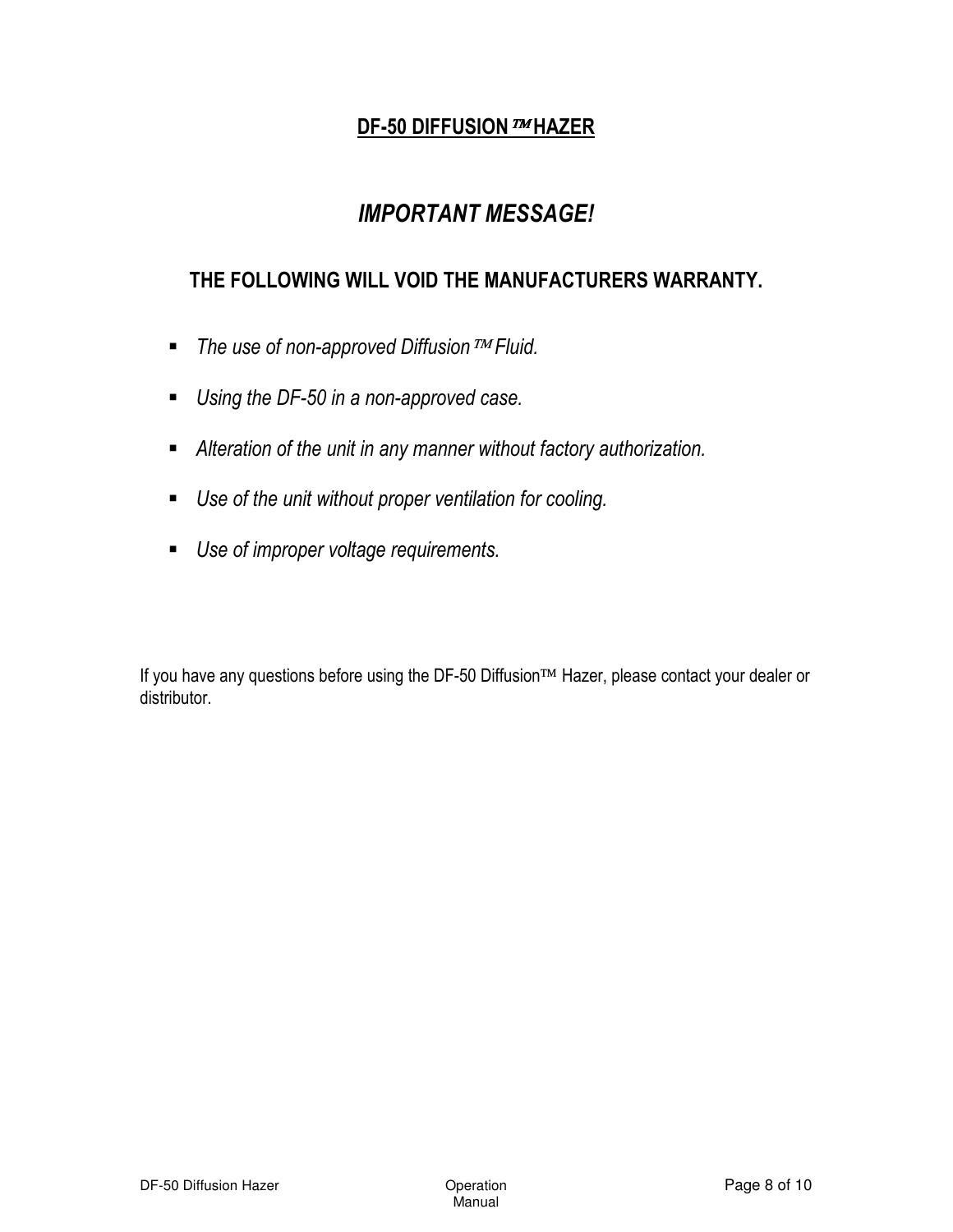#### DF-50 DMX OPTION

The DF-50 DMX version, now available, allows three modes of operation. This new DMX feature enables control of the DF-50 from a light board, from internal auto settings or from the standard manual On/Off. The DMX interface is fully USITT 1990 compliant featuring an address range of 1-512 and industry standard 5 pin XLR connectors. The DMX input is short circuit protected.

#### How the DMX and AUTO feature works

The DF-50 DMX uses a single address to provide proportional control. When the DF-50 DMX version is in the DMX or internal auto settings mode it operates on a 100 second duty cycle. These modes allow the user to set the DF-50 to cycle ON and OFF as a percentage of 100 seconds. For example if the unit is set to 60% the DF-50 will automatically turn ON for 60 seconds and OFF for 40 seconds until the user changes the setting or removes the power supply. When the power supply is disconnected from the DF-50 the settings for the most recent use remain stored for operation until the power supply is restored.

#### Initial Set-Up

When your DF-50 DMX arrives it will be set in the "DF-50" mode (manual ON / OFF operation). When the unit is initially plugged in the LED menu screen in the front upper right hand corner of the unit will illuminate and indicate which mode it is in. Underneath the LED screen are three small red buttons with upper and lower sets of labels. The upper labels read across "SET" above the first button, "UP" above the second button and "DOWN" above the third button. The lower labels read "O / I" below the first button and "MODE" below the second and third buttons.



### Switching Modes of Operation

By pushing both red buttons above the "MODE" label the mode menu will appear in the LED screen. Once you are in the mode menu use the individual buttons associated with the "UP" and "DOWN" labels to scroll through the three different modes. To select the desired mode of operation press the "SET" button.

#### DF-50 Mode (manual ON / OFF)

In the Manual ON / OFF Mode you can turn the unit on or off by simply pressing the button above the " $\bigcap$  /  $\bigcap$ "